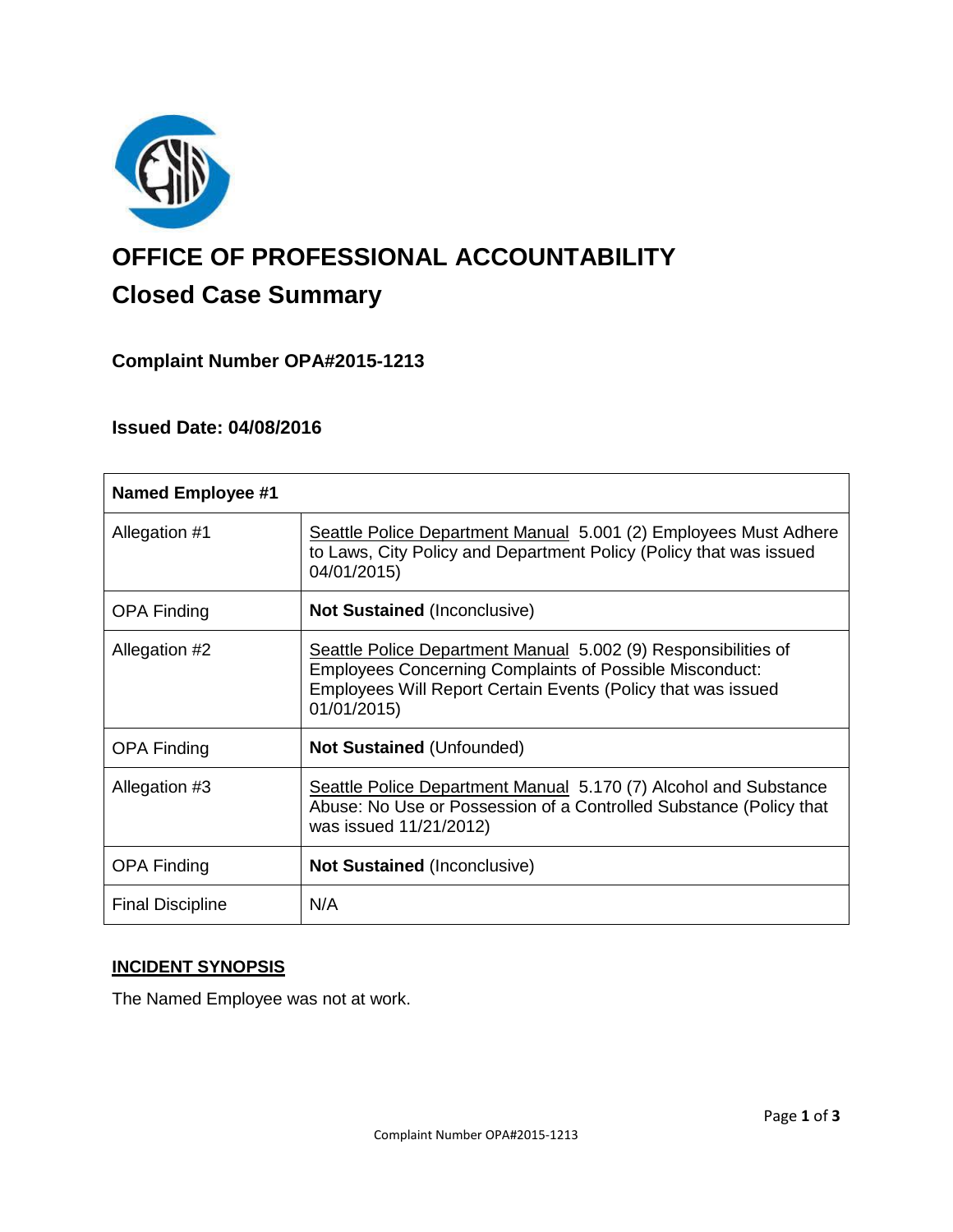## **COMPLAINT**

The complainant, another law enforcement agency, reported that they were investigating an alleged theft of prescription pain pills and the Named Employee was a suspect in their investigation.

An OPA administrative investigation was launched to investigate the alleged theft of narcotics and alleged possession/use of the narcotics. OPA also alleged that the Named Employee did not notify a supervisor in regards to the initial criminal investigation conducted by the law enforcement agency.

#### **INVESTIGATION**

The OPA investigation included the following actions:

- 1. Review of the complaint call
- 2. Search for and review of all relevant records and other evidence
- 3. Interview of witnesses
- 4. Interview of SPD employee

# **ANALYSIS AND CONCLUSION**

The OPA investigation attempted to document and identify evidence that would clearly establish whether the Named Employee took the prescription pain pills and whether or not the Named Employee possessed or used them as alleged by the complainant. The OPA investigation did not find a preponderance of evidence to either support or refute either of these allegations. The Named Employee was the subject of a criminal investigation led by another law enforcement agency and was not aware of the investigation until he was relieved of duty. During the criminal investigation the person who initially made the accusation declined to cooperate and no charges were filed. Similarly, the originally accuser declined to cooperate with the OPA investigation.

#### **FINDINGS**

#### **Named Employee #1**

Allegation #1

The preponderance of evidence did not support or refute that the Named Employee took the prescription pain pills as alleged. Therefore a finding of **Not Sustained** (Inconclusive) was issued for *Employees Must Adhere to Laws, City Policy and Department Policy*.

#### Allegation #2

The evidence showed that the Named Employee was not aware of the criminal investigation until he was relieved of duty. Therefore a finding of **Not Sustained** (Unfounded) was issued for *Responsibilities of Employees Concerning Complaints of Possible Misconduct: Employees Will Report Certain Events*.